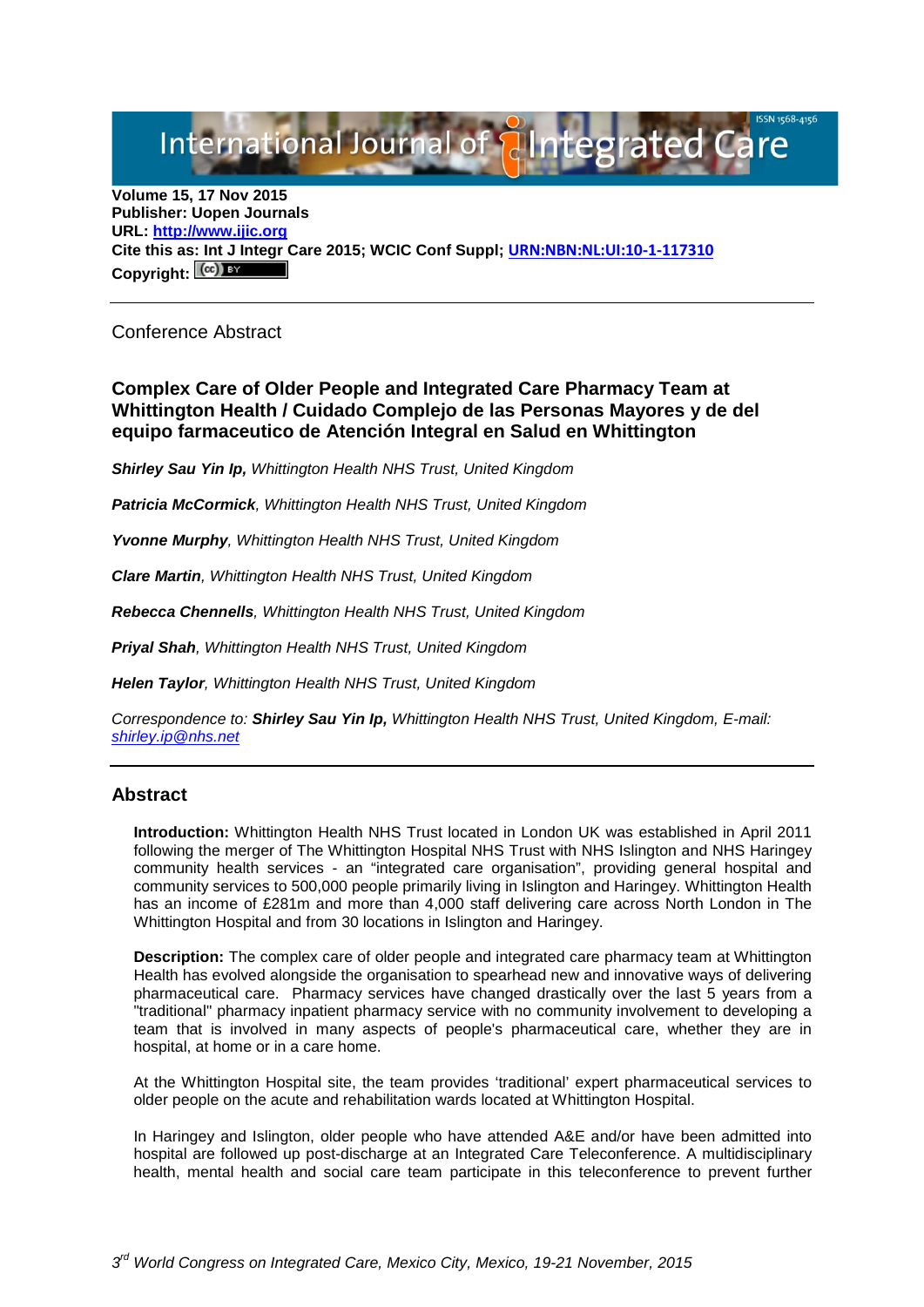attendances. A pharmacist from our team chairs the Haringey teleconference and provides pharmaceutical input into both Haringey and Islington teleconferences.

A Domiciliary care specialist pharmacist, jointly funded by health and social care, provides support to patients in Islington who have been identified as having a medication problem with the aim of optimising therapy, avoiding adverse drug effects, increasing knowledge and supporting individuals to manage their medications.

Islington Care Homes are served by two pharmacists who are embedded within the Integrated Community Ageing Team (ICAT). They provide pharmaceutical care to care homes residents and are supported by a Community Consultant Geriatrician.

**Key Findings:** 6 month's data from the teleconferences showed a significant reduction in Emergency attendances.

In 2013/2014, 573 interventions have been recommended by the domiciliary pharmacist. Feedback from participants was that they valued the service, and the pharmacist's visit exceeded their expectations and promoted their independence with taking medication.

**Highlights/Conclusions:** This team of pharmacists contribute to admissions avoidance by following patients post-discharge, pro-active identification of at-risk older patients, and by joined up working by within team referrals for follow up after a change in care setting. As part of an integrated team working across the primary/secondary care interface and across different institutions, the complex care of older people and integrated care pharmacy team at Whittington Health provides high quality, seamless, joined up pharmaceutical care across our local healthcare landscape. This integrated working needs to be maintained to see further long term benefits to older patients on medicines. Other cohorts of patients, such as paediatric patients, could see similar benefits with integrated working within the pharmacy team.

# **Conference abstract Spanish**

**Introducción:** El servico Nacional de Salud (NHS) con sede en Whittington, Londres, Reino Unido se estableció en abril de 2011 tras la fusión de The Whittington Hospital de NHS Trust con NHS Islington y los servicios comunitarios de salud NHS Haringey - una "organización de atención integral", la prestación de servicios hospitalarios y comunitarios generales a 500.000 personas que principalmente viven en Islington y Haringey. El centro de salud de Whittington tiene un ingreso de £ 281m y más de brinda atencion a 4000 personal de todo el norte de Londres, en el Hospital Whittington y desde 30 ubicaciones en Islington y Haringey.

**Descripción:** El complejo de cuidado de las personas mayores y el equipo de farmacia de atención integrada en Whittington han evolucionado junto con la organización para encabezar nuevas e innovadoras formas de prestación de la atención farmacéutica. Los servicios de farmacia han cambiado drásticamente en los últimos 5 años a partir de un servicio de "tradicional" farmacia para pacientes hospitalizados sin participación de la comunidad para el desarrollo de un equipo que está involucrado en muchos aspectos en la atención farmacéutica de la población, tanto si están en el hospital, en casa o en si reciben cuidado en casa.

En el Whittington hospital, el equipo ofrece servicios farmacéuticos expertos "tradicionales" a las personas mayores en las salas de emergencias y de rehabilitación ubicados en el Hospital Whittington.

En Haringey e Islington, las personas mayores que han asistido a A & E y/o han sido admitidos en el hospital son objeto de seguimiento después del alta en una teleconferencia de Atención Integrada. Un grupo de salud multidisciplinaria, uno de salud mental y un equipo de atención social participan en esta teleconferencia para prevenir futuras asistencias. Un farmacéutico de nuestro equipo preside la teleconferencia de Haringey y proporciona información farmacéutica en ambos las teleconferencias de Haringey y Islington.

Un farmacéutico especialista en el cuidado domiciliario, financiado conjuntamente por la salud y la asistencia social, brinda apoyo a los pacientes en Islington que han sido identificados con